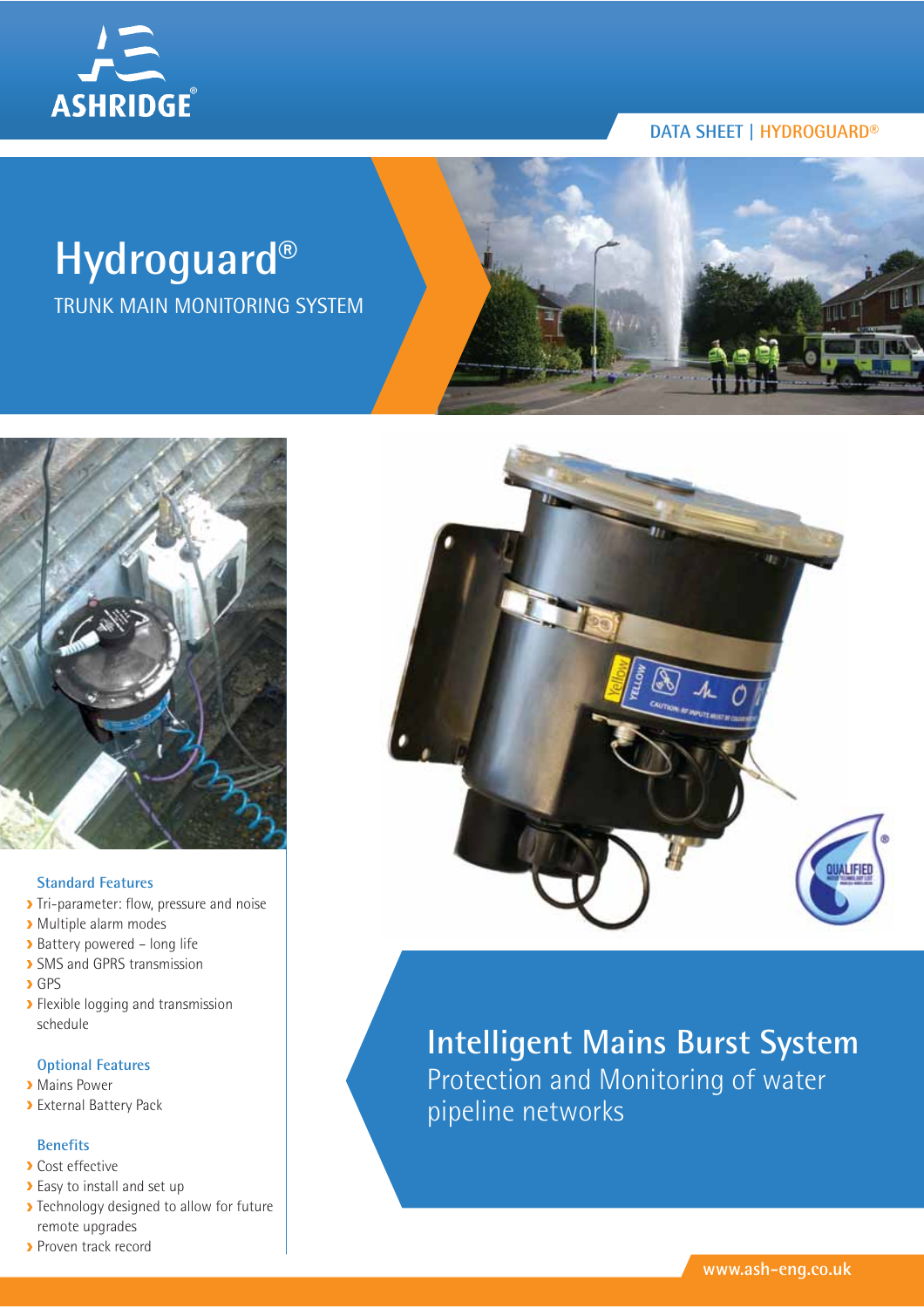



Hydroguard® is a well-established and proven 24 hour monitoring and protection system for water trunk mains. The cost effective, battery operated system continuously measures and transmits flow, pressure and noise data by SMS or GPRS, providing fast notification of any unusual activity or suspected bursts.

On installation, Hydroguard® is set to learn the "normal" pipeline activity and produce a "Learnt Profile". The Learnt Profile comprises high noise and low and high flow and pressure parameters. Alarms can be set for each of the 3 channels, triggering alerts to SmartChart® Web graphical viewing platform or the master station, as well as by text message.

#### **Single Alarms**

A variety of user selectable alarm options are integral to the system:

- Multiple high, low or combination alarms
	- Absolute values or as a percentage deviation from "learnt" profile
- **>** Fastline: on alarm, data logging speeds up to every 30 seconds for approximately 15 minutes, this data along with the last hours data is transmitted to provide event data, time, location and history of event.

#### **Possible Burst Alarms**

Ashridge's unique algorithums are used to analyse the incoming data and alarms and indicate the possibility and location of a major leak or burst.

#### **Data Logging and transmission**

- GPRS or SMS options
- <sup>2</sup> 1 minute flow readings. Pressure and noise readings may be set from 1 minute up to 24 hours.
- Transmission options from 30 minutes to 24 hours

#### **Intelligent, smart protection of the asset**

- Continuous trunk main monitoring
- Move from reactive to proactive customer service
	- Increased customer satisfaction and safeguarding of reputation
	- Resource and cost savings
- Increased efficiency of water networks
	- 24 hour monitoring enables fast repair times
	- Data for tactical and longer term strategy and management
- Helps meet industry regulations and targets
- Easy system installation and system integration - Remotely upgradable – allowing for future technology and innovation
- Cost effective



- Tri-parameter; flow, pressure and noise
- **Multiple alarm modes**
- **Battery powered long life**
- **> SMS and GPRS transmission no broadband or mains** connection required
- **D** GPS
- Reverse flow capability to monitor bi-directional transfers
- **Proven track record**
- **Remote configuration and upgrades**
- Technology designed to allow for future remote upgrades
- **P** Rugged, waterproof IP68
- **External battery option**
- **Mains power option**

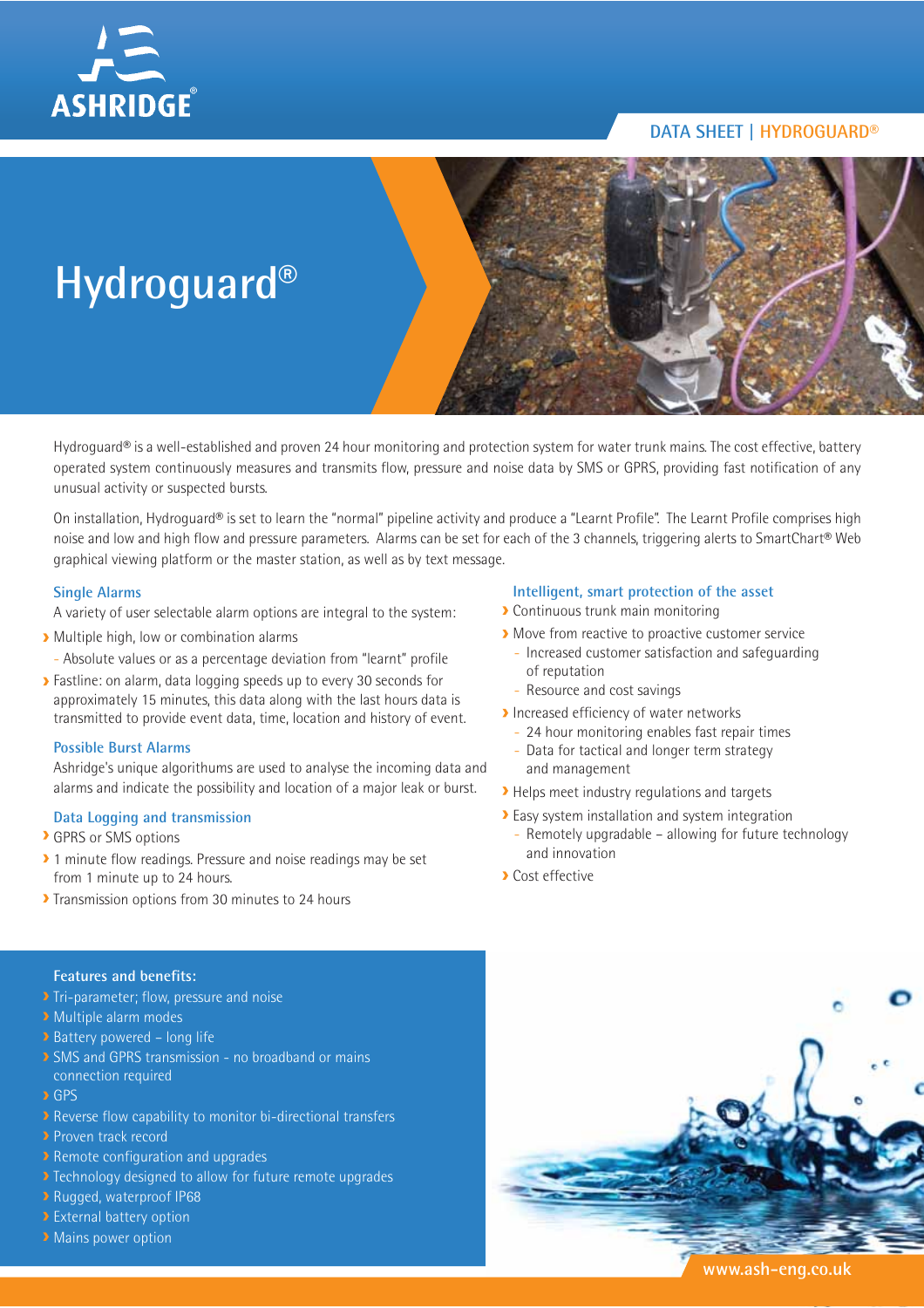



#### **Innovative Engineering**

The Hydroguard® system utilises a variety of sensors to accurately measure and transmit flow, noise and pressure data from the water main pipeline. Each installation consists of a minimum group of 2 Hydroguards® with internal pressure transmitters, an external flow meter and external accelerometers for noise capture.

Data is transmitted through to the master system or SmartChart Web; Ashridge's graphical viewing platform. Using a combination of Ashridge's algorithms, alarm parameter settings and the Hydroguard® learnt profile, the system alerts the water company to any unexpected patterns and possible bursts.

#### **Future Proofing**

Internal and external battery packs offer a wide range of usable life-span options. A mains power option can provide an alternative power source where data streams are anticipated to be high.

Using the remote configuration platform, we are able to remotely upgrade Hydroguard® in line with customer requirements and technology developments quickly and simply.

#### **SmartChart® PC Software**

SmartChart® is Ashridge Engineering's intuitive and simple to use graphical software solution. SmartChart® is provided as up to 3 data series. An upgrade to "SmartChart® Pro is available, loggers/sites on a common axis.





#### **SmartChart® Web Graphical Viewing Platform**

SmartChart® Web is Ashridge Engineering's hosted data service, providing a secure platform for viewing and analysing data for Ashridge Engineering's data logging products. SmartChart® Web features a comprehensive suite of options, and enables fast and reliable data to numerous users without geographical and other complex infrastructure restrictions.